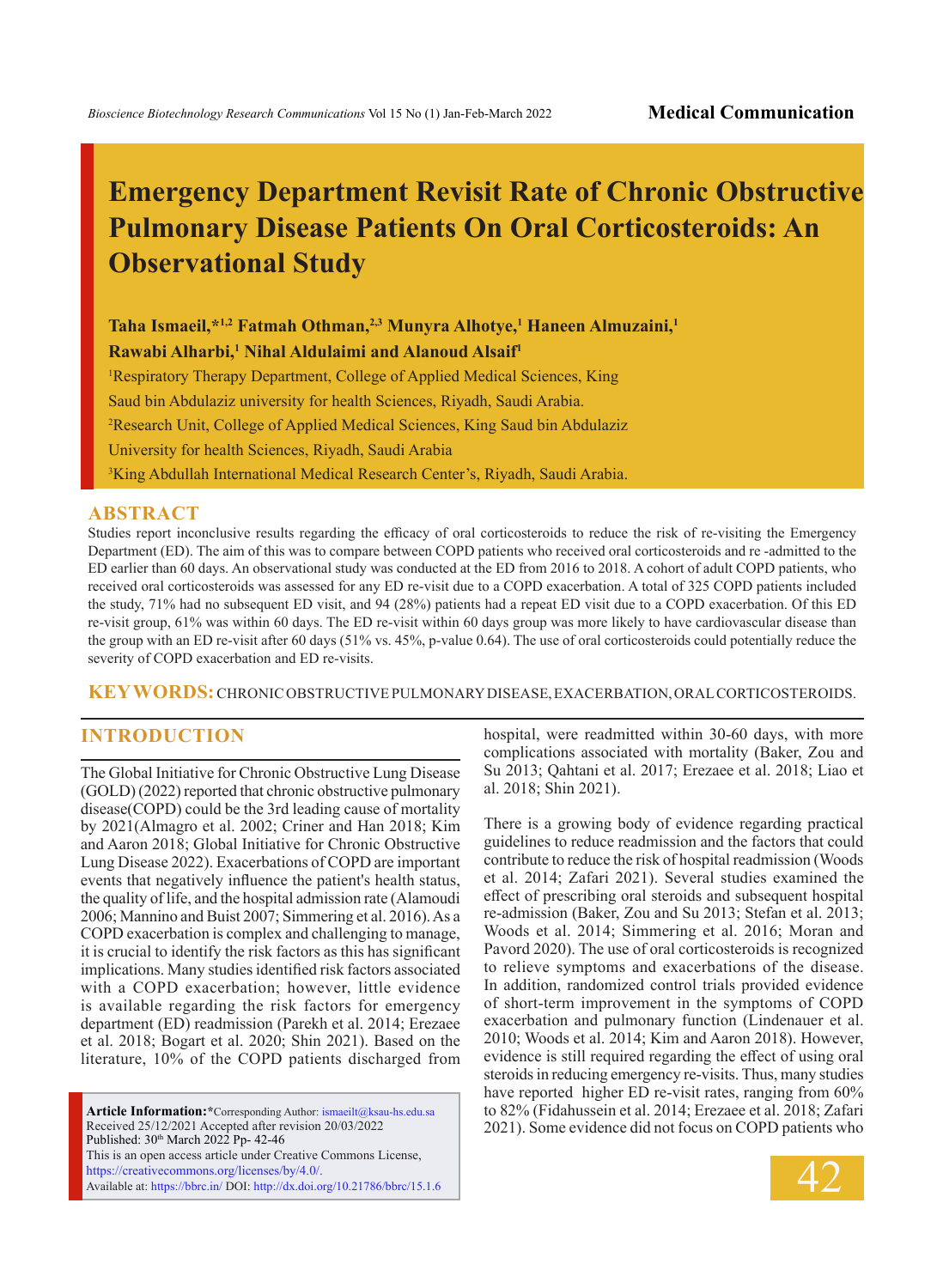received oral corticosteroids. This study, therefore, aimed to identify a cohort of COPD patients who received oral corticosteroid and compare ED re-admission rate earlier than 60 days and ED re-admission rate after 60 days.

#### **Material and Methods**

A retrospective cohort study was conducted with all patients who presented with a COPD exacerbation at the ED of King Abdulaziz Medical City in Riyadh from 2016 to 2018. The inclusion criteria were middle-aged (>40 years old) patients with at least one month of active records in KAMC, and discharged from the hospital with an index diagnosis of COPD exacerbation or presented at the ED due to a COPD exacerbation. The International Classification of Diseases (ICD-10) were used to identify patients with COPD with acute exacerbation (ICD-10 code J44.1). The date of admission or ED visit was considered the index date. Of this group of patients, we identified a cohort who received a prescription for an oral corticosteroid, through the prescription data linked to the patient's electronic medical file. This cohort was assessed for any ED re-visit due to an exacerbation of COPD.

We excluded COPD patients who received oral corticosteroids for other diseases, such as rheumatoid arthritis, anaphylaxis, or angioedema. The main outcome of this study was an ED re-visit within 60 days of discharge

from the index date. The re-visit was identified as an admission in the ED due to shortness of breath or shallow, labored breathing, and coughing. Due to the possibility of multiple COPD-related ED re-visits during the study period, we focused only on the first ED re-visit after the index date. Each patient's clinical and demographic variables were retrieved from their electronic medical file. This included age (categorized into  $\leq 65$ , 66-75,  $\geq 75$ ), gender, body mass index (BMI)(categorized into normal, overweight, and obese), comorbidities (diabetes mellitus, cardiovascular diseases, stroke, or hypertension), type of oral corticosteroid prescribed, and admission/discharge date. Descriptive statistics were used to analyze the data.

Continuous variables, if normally distributed, are presented as the mean and standard deviation or by median and interquartile range if not, and the categorical variables as the proportion. We calculated the frequency and proportions of the groups with an ED re-visit within or after 60 days, and compared the two groups in relation to the demographic and clinical variables using a chi-square test or Fischer exact test as appropriate. A p-value of less than 0.05 was considered significant. All analyses were performed using STATA 15. Patients with missing covariates were excluded from conducting a complete case analysis. This research was approved by the Institutional Research Board of King Abdullah International Medical Research Center and registered with protocol number SP19/173/R.

| Tabit 1. Demographie enaracteristics "or" COT D" patients treated "with" oral corticosteroius with an<br>ER visit within and after 60 days |                              |                                                                   |                                                                 |          |  |  |
|--------------------------------------------------------------------------------------------------------------------------------------------|------------------------------|-------------------------------------------------------------------|-----------------------------------------------------------------|----------|--|--|
| <b>Characteristics</b>                                                                                                                     | All<br>patients<br>$N=94(%)$ | <b>Patients with an ED</b><br>$re-visit > 60$ days<br>$N = 58(%)$ | <b>Patients with an ED</b><br>$re-visit < 60$ days<br>$N=36(%)$ | P-value* |  |  |
| Age category                                                                                                                               |                              |                                                                   |                                                                 | 0.45     |  |  |
| $\leq$ 65 year                                                                                                                             | 14(15)                       | 8(13)                                                             | 6(17)                                                           |          |  |  |
| $66-75$ year                                                                                                                               | 34(37)                       | 19(33)                                                            | 15(42)                                                          |          |  |  |
| $\geq$ 75 year                                                                                                                             | 45(48)                       | 31(53)                                                            | 14(40)                                                          |          |  |  |
| Gender                                                                                                                                     |                              |                                                                   |                                                                 | 0.33     |  |  |
| Male                                                                                                                                       | 36(38)                       | 20(34)                                                            | 16(44)                                                          |          |  |  |
| Female                                                                                                                                     | 58(62)                       | 38(66)                                                            | 20(56)                                                          |          |  |  |
| Body Mass Index(BMI)                                                                                                                       |                              |                                                                   |                                                                 | 0.12     |  |  |
| Underweight                                                                                                                                | 22(23)                       | 18(31)                                                            | 4(11)                                                           |          |  |  |
| Normal                                                                                                                                     | 21(22)                       | 10(17)                                                            | 11(30)                                                          |          |  |  |
| Overweight                                                                                                                                 | 22(23)                       | 13(23)                                                            | 9(25)                                                           |          |  |  |
| Obese                                                                                                                                      | 29(31)                       | 17(29)                                                            | 12(33)                                                          |          |  |  |

**Table 1. Demographic characteristics of COPD patients treated with oral corticosteroids with an** 

\* p-values were obtained using chi-square tests or Fisher's exact tests (for numbers less than five in each group). P<0.05 was considered as significant.

## **Results and Discussion**

A total of 325 COPD patients presented at the ED with a COPD exacerbation and received a prescription for an oral corticosteroid on the index date. The mean age was  $72 \pm 15$ years, and 64% were female. Of this cohort, 28% (n=94) re-visited the ED due to a COPD exacerbation during the study period. The median time between the first ED visit and the ED re-visit was 3 months (IQR 1–6 months). The mean age of this group was  $75 \pm 10$  years, and 62% were female. Shortness of breath was the most frequent symptom (82%). Prednisolone was the most frequently prescribed oral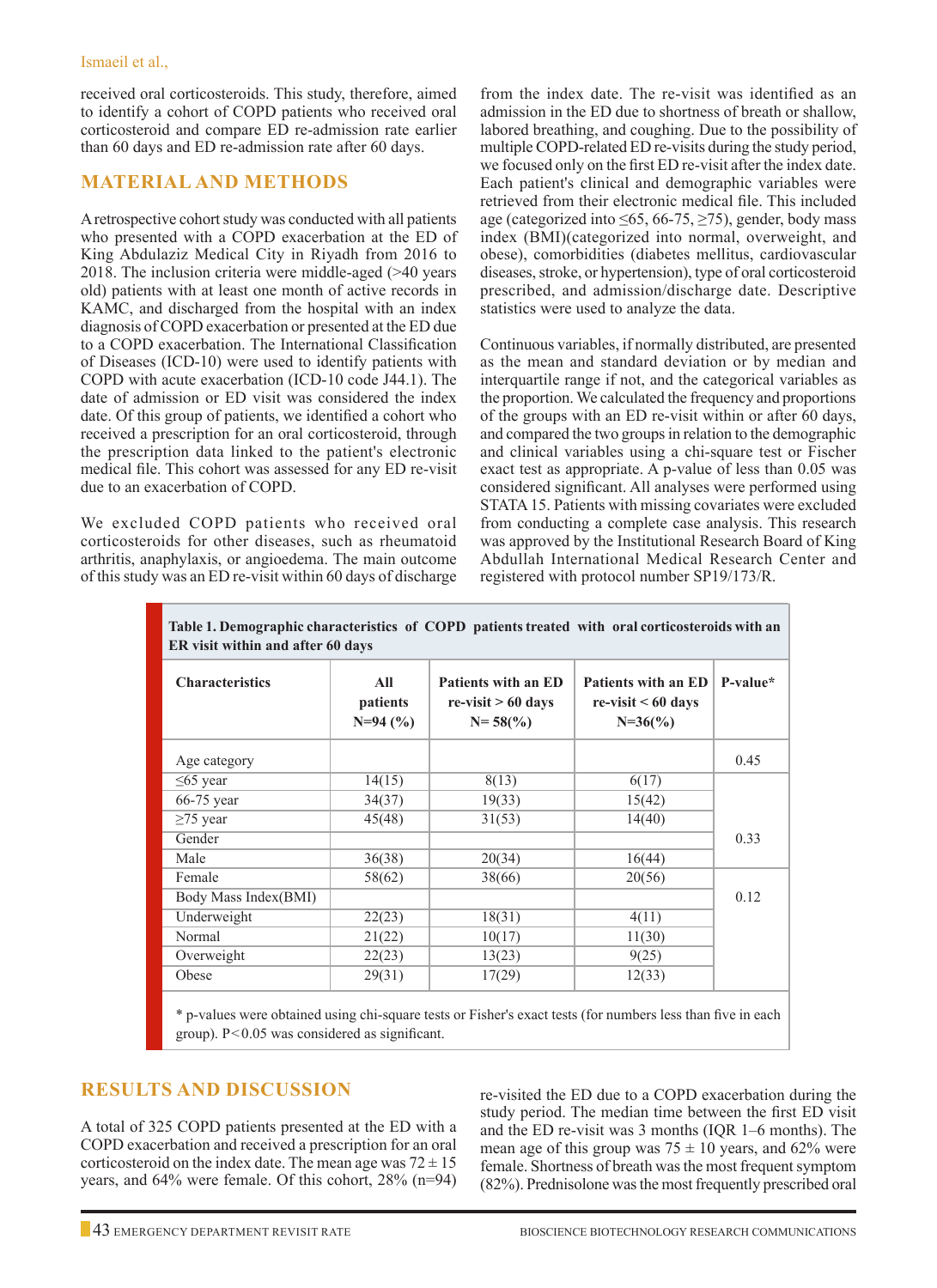corticosteroid (93%), followed by hydrocortisone (3%). Of the 94 patients,  $38\%$  (n=36) had an ED re-visit within 60 days and  $61\%$  (n=58) after 60 days.

Table 1 demonstrates the demographic characteristics of the cohort with COPD with an ED re-visit. Compared with the after 60-day ED re-visit group, the group who re-visited within 60 days was younger (13%  $<$  65 years vs. 17%  $<$ 65 years respectively, which was not significant). In terms of BMI, 29% of the after 60 days group were in the obese category compared to 33% in the within 60 days group. The difference was not significant.

Table 2 demonstrates the clinical characteristics of this cohort. The within 60 days group were more likely to have cardiovascular diseases (51% vs. 46%, p-value=0.64) compared to after 60 days group. The proportion of ED revisits in the current study is consistent with similar studies, reporting rates of 16% to 24%. However, other studies reported a higher ED re-visit rate, ranging from 60% to 82% (Lindenauer et al. 2010; Fidahussein et al. 2014; Parekh et al. 2014; Shirakawa 2021).

Another study reported that 1 in 11 COPD patients is hospitalized within 30 days after discharge, highlighting the presence of important risk factors for early hospital readmission. The difference may be due to the studies investigating the ED re-visit rate for all COPD patients and within 30 days from the index date. The current study focused on COPD patients with an exacerbation who received an oral corticosteroid, as the aim was to determine the effect of the oral steroid on the re-visit rate, hospital admission, and healthcare cost (Erezaee et al. 2018; Shirakawa 2021). For COPD patients, ED re-visits occur frequently and many studies focused on the identification and mitigation of the associated risk factors (Decramer and Janssens 2013). The severity and progression of the disease, with the presence of comorbidities, have a direct impact on the ED re-visit rate and length of hospital stay. In the current study, cardiovascular comorbidity was higher in the group re-visiting within 60 days compared to the counter group. This finding was consistent with previous studies (Shirakawa 2021).

The prescription of oral corticosteroid for the treatment of an acute exacerbation of COPD is recommended in many guidelines (Global Initiative for Chronic Obstructive Lung Disease 2022); however, its efficacy in reducing the ED re-visit rate is still debated (Parekh, et al. 2014; Woods et al. 2014; Erezaee et al. 2018; Colak 2021 ). Many studies recommended using the ED as a potential setting to implement re-admission reduction strategies for COPD patients. The studies support targeting subgroups of patients with severe and unstable COPD to reduce the overall ED re-visit rate and hospital re-admission. The finding of the current study is in agreement with this point as we restricted the sample to patients with COPD who presented at the ED with an exacerbation, and a relatively small proportion (28%) had an ED re-visit within the study period (Colak 2021).

| Table 2. Clinical comorbidity of COPD patients treated with oral<br>corticosteroids with an ED visit within or after 60 days |                              |                                                            |                                                          |            |  |  |
|------------------------------------------------------------------------------------------------------------------------------|------------------------------|------------------------------------------------------------|----------------------------------------------------------|------------|--|--|
| <b>Characteristics</b>                                                                                                       | All<br>patients<br>$N=94(%)$ | Patients with an ED<br>$re-visit > 60$ days<br>$N = 58(%)$ | Patients with an ED<br>$re-visit < 60$ days<br>$N=36(%)$ | $P-value*$ |  |  |
| Diabetes mellitus                                                                                                            |                              |                                                            |                                                          | 0.41       |  |  |
| N <sub>o</sub>                                                                                                               | 35(38)                       | 20(34)                                                     | 15(43)                                                   |            |  |  |
| Yes                                                                                                                          | 58(62)                       | 38(65)                                                     | 20(57)                                                   |            |  |  |
| Cardiovascular disease                                                                                                       |                              |                                                            |                                                          |            |  |  |
| No                                                                                                                           | 48(52)                       | 31(53)                                                     | 17(49)                                                   |            |  |  |
| Yes                                                                                                                          | 45(48)                       | 27(46)                                                     | 18(51)                                                   |            |  |  |
| Hypertension                                                                                                                 |                              |                                                            |                                                          |            |  |  |
| N <sub>o</sub>                                                                                                               | 13(14)                       | 8(14)                                                      | 5(14)                                                    |            |  |  |
| Yes                                                                                                                          | 80(86)                       | 50(86)                                                     | 30(85)                                                   |            |  |  |
| <b>Stroke</b>                                                                                                                |                              |                                                            |                                                          | 0.40       |  |  |
| N <sub>0</sub>                                                                                                               | 88(95)                       | 54(93)                                                     | 34(97)                                                   |            |  |  |
| Yes                                                                                                                          | 5(5)                         | 4(7)                                                       | 1(3)                                                     |            |  |  |

\* p-values were obtained using chi-square tests or Fisher's exact tests (for numbers less than five in each group). P<0.05 was considered as significant.

The main strength of this study is that we were able to identify the second visit of the COPD patients through the electronic medical files, using a valid diagnosis, which reduces misclassification bias. However, there are some limitations that may affect the generalizability of

the results. Though we collected information regarding the comorbidities of the cohort, many other factors, such as underlying disease activity, the burden of other comorbidities, the number of rehospitalizations in the stated period, and current medication were not collected, which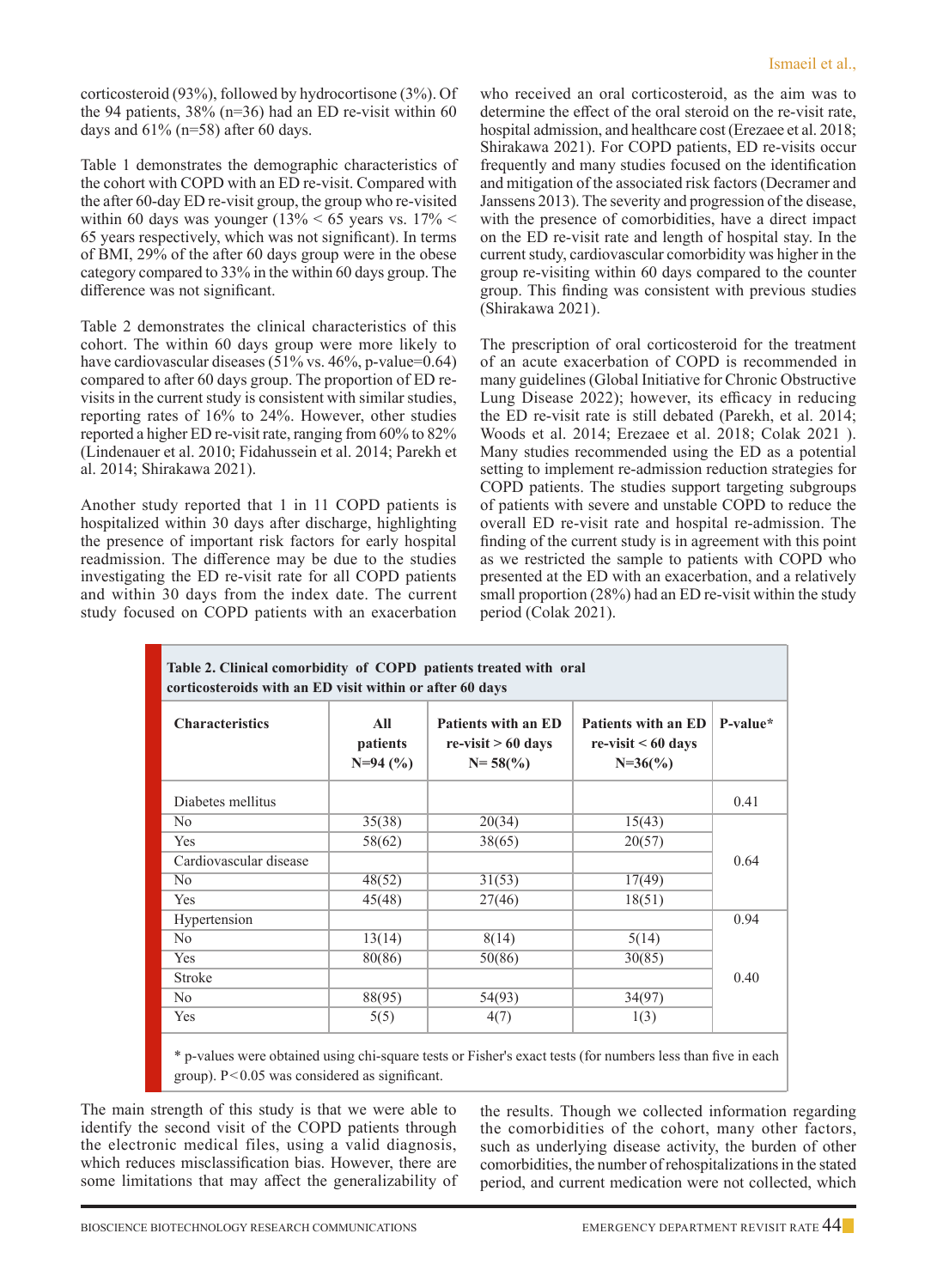may influence the result of the study. Patients may also have had a previous visit to the ED before the start date of the study, which may affect the re-admission risk of the cohort. Further studies could be directed to identify the effect of such variables in exploring the association between the prescription of oral corticosteroids and ED re-admission (Colak 2021).

# **Conclusion**

The findings of the present study aimed to estimate the 60 days ED re-visit rate of COPD patients with an exacerbation who received oral corticosteroids in their initial visit. The re-visit rate was 28% of the patients, and of this group, 38% re-visited the ED within 60 days, providing evidence of a low ED re-visit rate. Reviewing the management plan for COPD patients presenting at the ED, an improved treatment strategy is required to reduce the risk of readmission, reducing the healthcare cost as well as improving the patient's quality of live.

**Conflicts of Interests:** Author declare no conflict of interests to disclose.

**Ethical Clearance Statement:** This study was approved by the IRB office of King Abdullah International medical centre, study number SP19-173-R.

**Data Availability Statement:** The database generated and /or analysed during the current study are not publicly available due to privacy, but are available from the corresponding author on reasonable request.

### **References**

Alamoudi, O. (2006). Prevalence of respiratory diseases in hospitalized patients in Saudi Arabia: A 5 years study 1996-2000, Annals of Thoracic Medicine, 1(2), p. 76. doi: 10.4103/1817-1737.27106.

Almagro, P., Calbo, E., Echagüen, A.O.D., et al. (2002). Mortality after hospitalization for COPD, Chest. doi: 10.1378/chest.121.5.1441.

 Baker, C. L., Zou, K. H. and Su, J. (2013). Risk assessment of readmissions following an initial COPD-related hospitalization, International Journal of COPD. doi: 10.2147/COPD.S51507.

 Bogart, M.R., Hopson, S.D., Shih, H.C., et al. (2020). COPD exacerbation costs in the IMPACT study: A withintrial analysis, American Journal of Managed Care, 26(5), pp. E150–E154. doi: 10.37765/ajmc.2020.43157.

Çolak, Y., Afzal, S., Nordestgaard, B. G., et al. (2021). Importance of Early COPD in Young Adults for Development of Clinical COPD: Findings from the Copenhagen General Population Study. American journal of respiratory and critical care medicine, 203(10), 1245– 1256. https://doi.org/10.1164/rccm.202003-0532OC

Criner, R. N. and Han, M. K. (2018). Copd care in the 21st century: A public health priority, Respiratory Care, 63(5), pp. 591–600. doi: 10.4187/respcare.06276.

Decramer, M. and Janssens, W. (2013). Chronic obstructive pulmonary disease and comorbidities, The Lancet Respiratory Medicine. doi: 10.1016/S2213- 2600(12)70060-7.

Erezaee, M.E., Eward, C., Nuanez, B., et al. (2018). Examining 30-day COPD readmissions through the emergency department, International Journal of COPD. doi: 10.2147/COPD.S147796.

Fidahussein, S.S., Croghan, I.T., Cha, S.S. et al. (2014). Posthospital follow-up visits and 30-day readmission rates in chronic obstructive pulmonary disease, Risk Management and Healthcare Policy. doi: 10.2147/RMHP. S62815.

Global Initiative for Chronic Obstructive Lung Disease, G. (2022). Global Strategy for the Diagnosis, Management, and Prevention of COPD, 2022 REPORT.

Kim, V. and Aaron, S. D. (2018). What is a COPD exacerbation? Current definitions, pitfalls, challenges and opportunities for improvement, European Respiratory Journal, 52(5). doi: 10.1183/13993003.01261-2018.

 Liao, K.M., Chen, Y.C., Cheng, K.C., et al. (2018). Trends in intensive care unit admissions of COPD patients from 2003 to 2013 in Taiwan., International journal of chronic obstructive pulmonary disease, 13, pp. 2007–2012. doi: 10.2147/COPD.S163571.

 Lindenauer, P.K., Pekow, P.S., Lahti, M.C., et al. (2010). Association of corticosteroid dose and route of administration with risk of treatment failure in acute exacerbation of chronic obstructive pulmonary disease, JAMA - Journal of the American Medical Association. doi: 10.1001/jama.2010.796.

 Mannino, D. M. and Buist, A. S. (2007). Global burden of COPD: risk factors, prevalence, and future trends, Lancet. doi: 10.1016/S0140-6736(07)61380-4.

 Moran, A. and Pavord, I. D. (2020). COPD exacerbation phenotypes: The next frontier, Respirology. Respirology, pp. 230–231. doi: 10.1111/resp.13693.

Qahtani, S., Momenah, N., Al- Oshish, G., et al. (2017). Incidence and Outcome among COPD Patients Attending the Emergency Department of the King Abdul-Aziz Medical City Hospital, Riyadh, Saudi Arabia, Journal of Advances in Medicine and Medical Research, 22(6), pp. 1–13. doi: 10.9734/JAMMR/2017/33207.

Sharif, R., Parekh, T., Kuo, Y.-F. et al. (2014). Predictors of early readmission among patients 40 to 64 years of age hospitalized for chronic obstructive pulmonary disease, Annals of the American Thoracic Society. doi: 10.1513/ AnnalsATS.201310-358OC.

Sharif, R., Parekh, T.M., Pierson, K.S., et al. (2014). Predictors of Early Readmission Among Patients Hospitalized With Chronic Obstructive Pulmonary Disease, Chest. doi: 10.1378/chest.1722770.

Shirakawa, C., Shiroshita, A., Shiba, H., et al. (2021). The